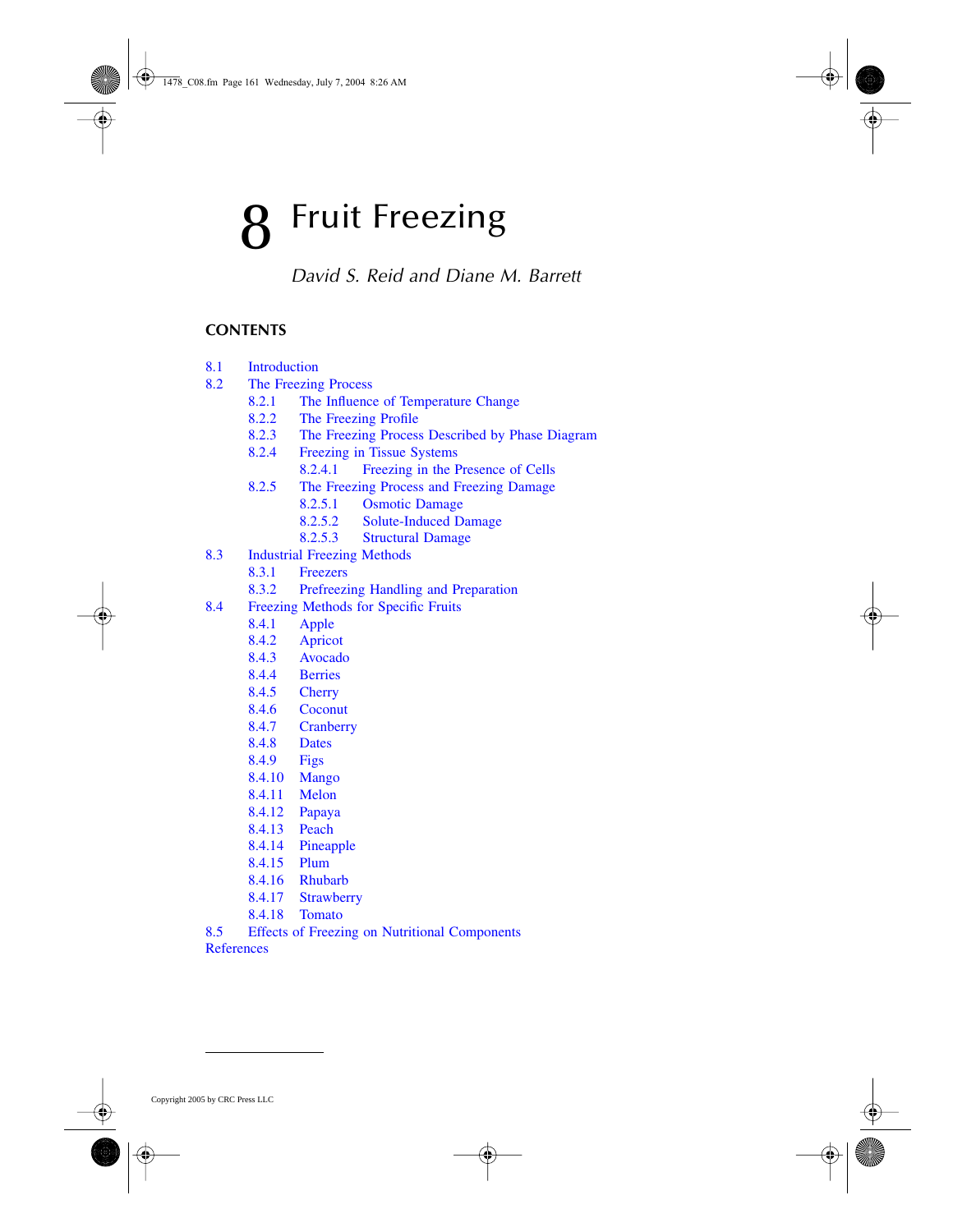## <span id="page-1-0"></span>**8.1 INTRODUCTION**

Most fruits have limited harvest periods. In order to have extended availability, some form of storage and preservation is needed. A variety of preservation systems exist, each of which results in an extended shelf life. Freezing provides a significantly extended shelf life and has been successfully employed for the long-term preservation of many fruits. In this chapter, we will discuss the application of freezing preservation to fruits. In order to do so, it is necessary to first discuss the freezing preservation process briefly and to consider the special problems of preservation that are presented by fruits.

## **8.2 THE FREEZING PROCESS**

Freezing involves the use of low temperatures. In general, reactions take place at slower rates as temperature is reduced. One of the more common temperature dependences of rate is expressed by the Arrhenius equation:

$$
\log K = \text{const} - E^A / RT
$$

where *K* is the reaction rate,  $E^A$  is the activation energy, *R* is the gas constant, and *T* is the absolute temperature. Based on this equation, the reduction in rate can be quantified through the activation energy. All other things being equal, therefore, storage at a low temperature would give an extended storage life, and the lower the temperature the better. All other things are not equal, however. The Arrhenius expression describes the temperature dependence of reaction rates when the mechanism of the reaction does not significantly change. It also describes single reaction rates and does not necessarily describe the temperature dependence of a series of reactions that have different individual temperature dependences. Furthermore, the Arrhenius expression does not describe reaction rates where the direction of the equilibrium changes, for example, phase change, where the favored form is temperature-dependent. For all of these reasons, it is necessary to examine the effect of temperature change in rather more detail.

## **8.2.1 THE INFLUENCE OF TEMPERATURE CHANGE**

As temperature is lowered, many processes will slow. In tissue systems, there may be changes in membrane and organelle properties that produce altered metabolic pathways. Should this happen, the mere act of chilling can produce product quality loss, known as chilling damage (Lyons, 1973; Wilson, 1987), If chilling damage is not a problem, refrigeration close to the freezing point can lead to a significant extension of shelf life. Freezing and the freezing point are the next sources of complications to the simplified "lower temperatures give longer storage" picture. Why should this be? Freezing implies phase change. The aqueous component of the tissue separates into at least two phases, one of which is ice. Because some of the water has separated out as ice, the remaining liquid phase has to have increased solute concentrations. The presence of ice and the increase in solute concentration can have significant effects upon the state of the tissue that is being frozen (Brown, 1979; Reid, 1983). Let us therefore follow a freezing process in some detail, from this particular viewpoint.

## **8.2.2 THE FREEZING PROFILE**

In order to freeze, heat must be removed from the product. [Figure 8.1](#page-2-0) shows a typical freezing profile for a point close to the surface of a product. In region A, the temperature is falling but is still above the freezing point. At the surface, as cooling progresses, the temperature will reach the freezing point. Due to difficulty in seeding ice, freezing does not immediately initiate. The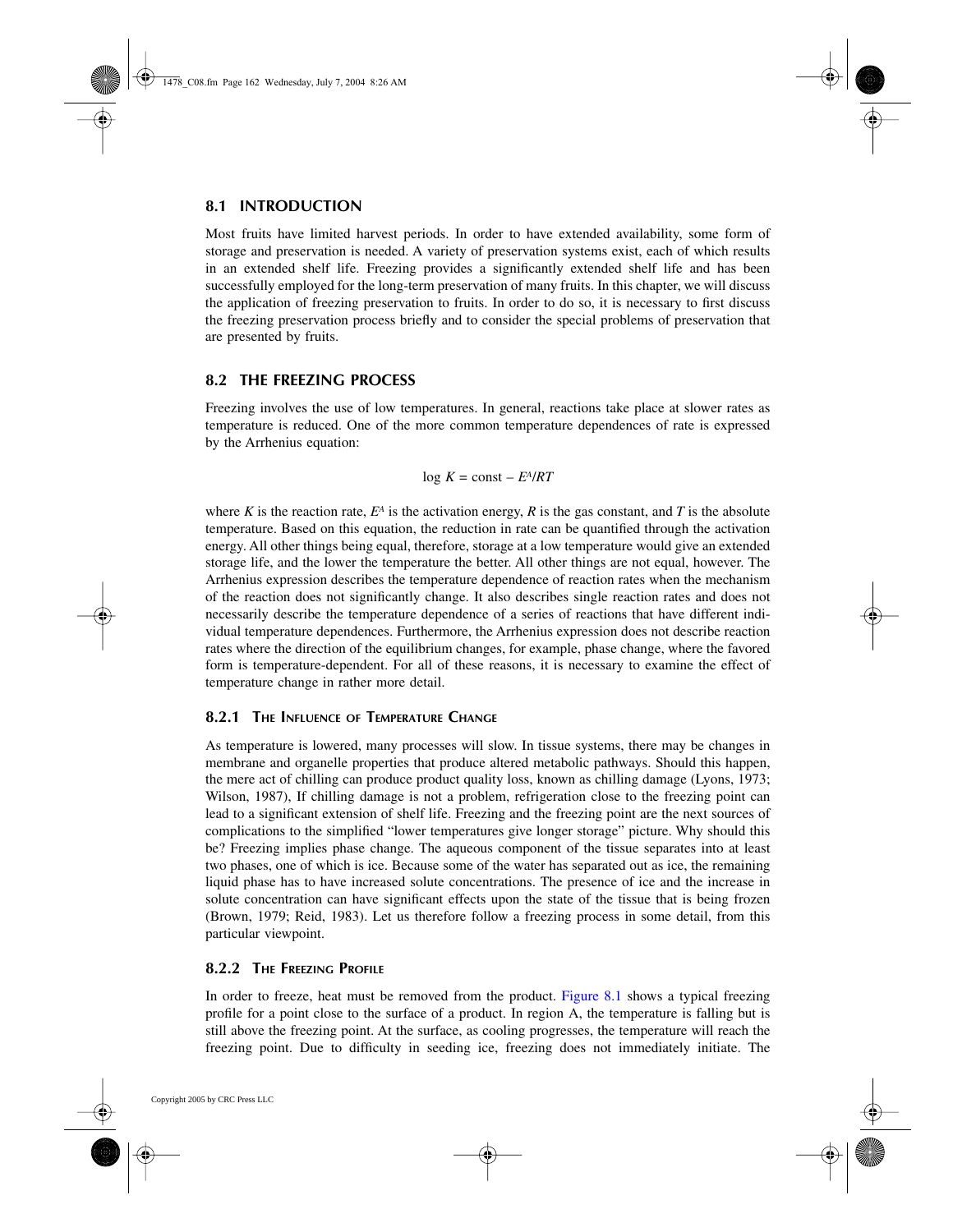

**FIGURE 8.1** Schematic cooling curve. See text for an explanation of segments.

temperature continues to fall. At some point, seeding (or nucleation) initiates freezing, and the temperature rises to close to the freezing point. This is region B in the plot. Closer to the center of the product, this undercooled region is not seen, and freezing initiates at the freezing point. As heat continues to be removed, the temperature now falls more slowly. The reason for the slower fall, given that the rate of heat removal is unchanged, is that heat is released by the phase change from water to ice. This heat, termed latent heat, is additional to the sensible heat loss that accompanies temperature change. This region of slower temperature change due to the heat release of ice formation is region C in the plot. As the process continues, the rate of ice formation decreases, the contribution of latent heat decreases, and the temperature begins to fall more rapidly. This is region D. Many workers, e.g., Persson and Lohndahl (1993), have labelled these regions as follows: region A — prefreezing, regions B and C — freezing, region D — reduction to storage temperature.

#### **8.2.3 THE FREEZING PROCESS DESCRIBED BY PHASE DIAGRAM**

Another view of this freezing process can be obtained through the use of a simplified phase diagram. If we assume that in the initial freezing process only ice will separate out, we can utilize the schematic binary phase diagram of Figure 8.2 to help describe the process. The product composition

<span id="page-2-0"></span>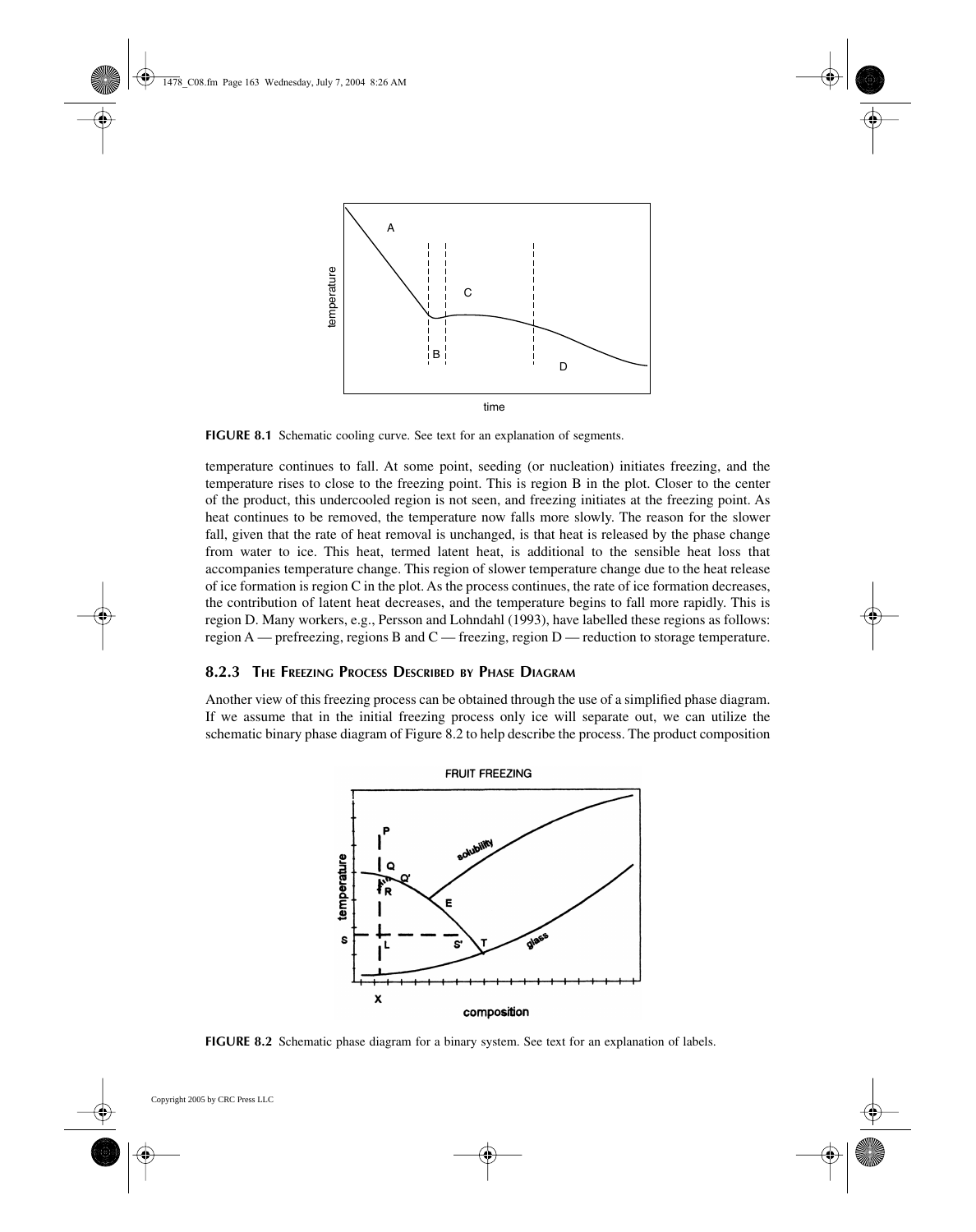<span id="page-3-0"></span>is assumed to be represented by X. Initially, as the product is cooled, the composition stays unchanged. Segment PQ represents this initial cooling and corresponds to region A of [Figure 8.1](#page-2-0). Region B, the period of undercooling prior to the initiation of crystallization, is represented by the short section QR that lies below the liquidus curve (the liquidus curve shows the concentration dependence of the melting point, indicating the one temperature at which a solution of a *given* composition and ice can coexist in equilibrium). When freezing initiates, the system separates into two phases: (1) ice, represented by the left axis (i.e., 100% water) and (2) a more concentrated solution, where the concentration is defined by the liquidus coordinate for that temperature. This is represented by the short curve from R to  $Q'$ , where  $Q'$  is a port on the liquidus curve QT. The curved segment of the liquidus from  $Q'$  to S illustrates the change in concentration of the nonice matrix as we move through region C. The segment of the liquidus from S to T is region D, where the rate of ice formation has reduced. A useful property of a phase diagram of this type is that it allows for the estimation of the amount of ice at any temperature. For example, the line  $S' S$  at temperature  $T_1$  crosses the lute PX at point L. For our system of overall composition X, at temperature  $T_1$ , the ratio of the amount of ice to the amount of solution of composition represented by point S is simply S/LS'. The overall composition is still X. This diagram shows that, as the temperature decreases, the amount of ice increases, and the composition of the unfrozen phase increases. At some temperature and liquid phase composition, a second phase may start to separate out, yielding what is termed a eutectic mix. This would happen at point E, where the solubility curve of the crystallized material intersects the liquidus. Solute crystallization does not always take place, due to kinetic constraints (Franks, 1982). Should this prove to be the case, the unfrozen phase continues to cool until it crosses a kinetic threshold and becomes effectively solid (in a glassy state). Since this glassy phase is produced by the freeze-concentration process just described, it is often referred to as the glassy state of the maximally freeze-concentrated matrix. The temperature of transformation to this glassy matrix can be measured and has some significance for frozen storage stability because it has been suggested that, once the unfrozen matrix enters the glassy state, the rate of change in storage will significantly reduce (Levine and Slade, 1989; Slade and Levine, 1991). The relevance of this in producing freezing is discussed briefly in Reid (1990). Current research in my laboratory seeks to establish this critical temperature for many frozen products, including fruits.

#### **8.2.4 FREEZING IN TISSUE SYSTEMS**

Up to this point, the discussion has been of freezing in a uniform system. Consider now the freezing process as it might occur in plant tissue. In addition to the complexities introduced by the formation of ice as temperature is lowered, an additional complexity is introduced. In plant tissues there are cells with cell walls. In other words, there are at least two distinct environmental situations. There are cell interiors that are individual, separate entities, and there are the extracellular spaces in between that exist in a connected network. This additional state, "inside or outside," interacts with the phase state of the aqueous system. The interaction depends upon the properties of the cell wall boundaries. If the cell wall and cell membranes are intact and in functional form, they provide a barrier that is permeable only to certain small molecules, including water. If this barrier is somehow damaged, molecular movements through the barrier become much easier. Damage to the barrier can result from a variety of causes. In processing, the most common cause of damage is heat treatment, such as might be applied in blanching. If the barrier is intact, it will allow the process of osmosis (or selective water transfer) to occur between the cell contents and the external environment of the cell. This assumes particular relevance if the external environment is changing due to ice formation. A damaged barrier does not support osmotic processes. The process of osmosis is the passage of solvent through a barrier permeable to solvent but not to solute, in such an amount as to tend to equalize the concentration of the solutions on either side of the barrier.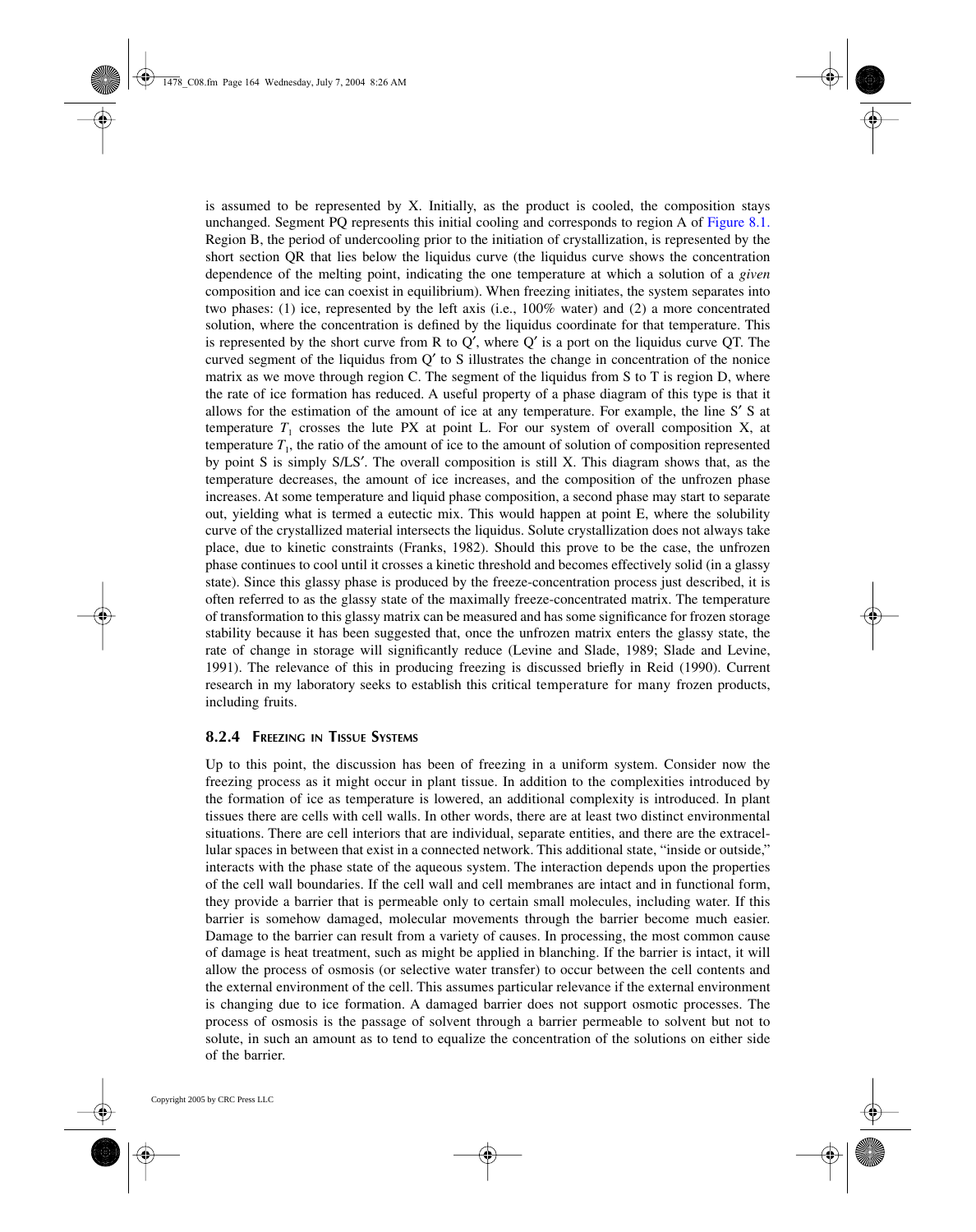#### <span id="page-4-0"></span>**8.2.4.1 Freezing in the Presence of Cells**

Let us look at the freezing process again, taking into account the presence of cells. The first cooling, A, is the same. Once we reach regions B and C, the presence of cells changes the detailed picture. Ice forms external to cells, in general, because even if some ice growth initiates within a cell, it can only reach another cell by growing into the external matrix between cells. If ice is in the external matrix and the cell wall barrier is intact and effective, ice does not penetrate into the cell. Because water can permeate through the membrane, an osmotic process will occur. Water will leave the cell, forming additional extracellular ice and, at the same time, increasing the concentration of the internal cell contents in the direction of the concentration of the external unfrozen matrix. As the temperature falls and the external unfrozen matrix concentration increases as described by the liquidus line in the phase diagram, the concentration of the internal medium will tend to increase in the same manner. The maximum rate at which water can leave the cell is important to the effectiveness of this process, as this governs the maximum rate at which the concentration of the internal medium can increase. If water cannot be exported sufficiently rapidly, the internal contents will be more dilute than required for equilibrium (described by a coordinate point below the liquidus). The contents are therefore undercooled by an amount described by the difference between the liquidus temperature coordinate for the actual internal solution composition and the actual internal temperature. If the undercooling exceeds a threshold value characteristic of the particular tissue, internal seeding of ice and consequent ice growth may occur. Once ice forms within the cell, the concentrations of the internal and external unfrozen matrices match, and there is no longer an osmotic driving force for water transfer. The system-dependent variation in cross-barrier water transport rates of the osmotic process accounts, in part, for the differences between fast freezing and slow freezing. In fast freezing, there is insufficient time to remove the water from the cell through osmosis. The cell contents undercool and seed, and ice forms within the cell. In slow freezing, there is enough time to remove the appropriate amount of water from the cell. The concentration of the cell contents increases sufficiently rapidly to prevent the cell contents from being significantly undercooled. Ice does not form within the cell. Note that, if any change should occur on freezing that would prevent this water from returning to the cell on thawing, then the water will become a source of drip loss. It may be for this reason that drip loss is often more marked in slowly frozen fruits. Fast freezing and slow freezing are therefore operational definitions, and the threshold freezing rate separating fast freezing from slow freezing will be system dependent.

## **8.2.5 THE FREEZING PROCESS AND FREEZING DAMAGE**

#### **8.2.5.1 Osmotic Damage**

When heat is removed rapidly, ice forms rapidly. These ice crystals tend to be small. Because the ice grows rapidly, the concentration of the external unfrozen matrix rises rapidly. Osmotic transfer of water is limited: the cells freeze internally, and little water translocates. In slow cooling, the ice forms slowly, external to the cells, and there is sufficient time for a large amount of osmotic transfer of water from the cells. This results in cell shrinkage that can damage the membranes (Meryman, 1971; Steponkus, 1984). A considerable amount of water translocates. Due to cell wall damage consequent upon the freezing process, this water does not return to the cells on thawing but, rather, becomes drip loss.

## **8.2.5.2 Solute-Induced Damage**

In addition to this cell shrinkage mechanism for damage, primarily linked to the extensive cellular dehydration accompanying slow freezing, there are other mechanisms of damage. The high-solute concentrations of the unfrozen matrix, in particular the high salt concentrations, can cause damage to many polymeric cell components and may kill the cell (Mazur, 1977). To prevent this, some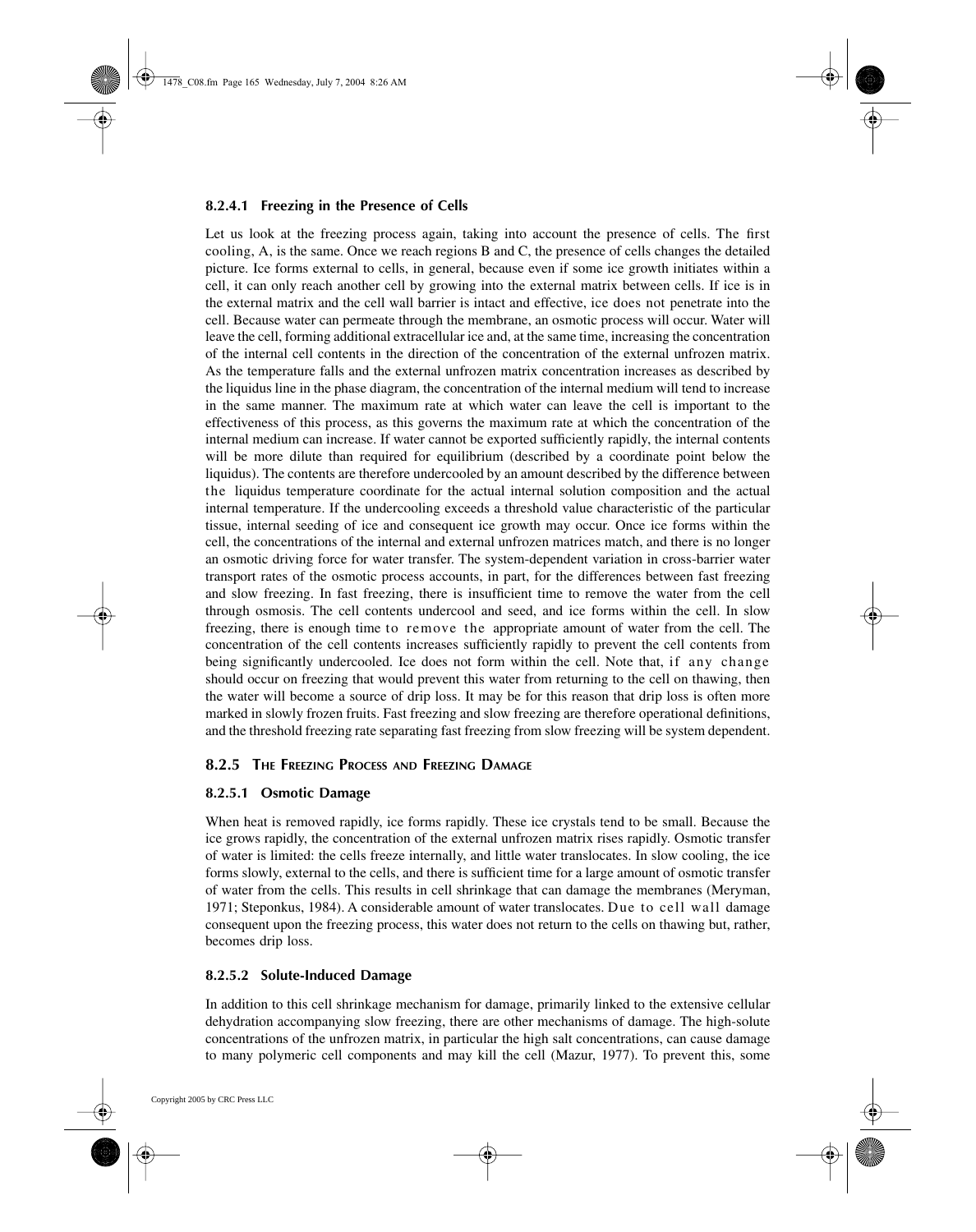<span id="page-5-0"></span>form of solution-based protection might be needed (Meryman et al., 1977). A typical method for reducing salt concentration-induced damage is to add sugars to the aqueous phase that is undergoing "freeze-concentration." Note that these sugars must actually be incorporated into the solution that is freezing. It is not enough to add the sugar to the overall system. The concentration effect is present whether freezing is fast or slow.

#### **8.2.5.3 Structural Damage**

In fast freezing, additional to the concentration effect, the formation of ice within the cell may cause damage to the delicate organelle and membrane structures of the cell. As one consequence, enzyme systems may be dislocated. This may result in uncontrolled enzyme action, leading to a variety of effects, including the production of off-flavors. Prevention of such enzyme-mediated damage can be achieved by utilizing blanching, a prefreezing heat treatment that denatures the enzymes and, hence, terminates their catalytic activity; however, it has to be remembered that blanching, because it is a heat treatment, will influence the semipermeable properties of the cell membrane and also destroy cell turgor. Cell turgor is an important component of the eating quality of many fruits. It is produced by the internal pressure of the cell contents. Lack of turgor is perceived as softness and lack of crispness and juiciness. Where turgor is an important product characteristic, blanching may not be an acceptable procedure, and other steps may be necessary to control enzymically initiated degradative processes. Blanching is not the only cause of reduced turgor. If cells become leaky or lose some of their contents, turgor is reduced or destroyed, and the texture of the fruit becomes much softer (Brown, 1977; Mohr, 1971). A loss of turgor caused by freezing is particularly evident in fruits such as strawberry (Szczesniak and Smith, 1969). Loss of turgor due to processing procedures is of most relevance to fruits that are customarily eaten raw, rather than fruits that are customarily cooked. Cooking, a more severe thermal treatment than blanching, destroys turgor so that the retention of turgor through earlier processing procedures is not necessary.

Familiarity with the molecular picture of the freezing process is necessary if we are to appreciate the sources of the freezing damage that results in a reduction in consumer-perceived quality in comparison to the fresh raw product. Through an awareness of the mechanisms of damage it is possible to identify whether careful design and control of the freezing processes applied to the product might avoid or minimize some of the quality degradation.

#### **8.3 INDUSTRIAL FREEZING METHODS**

#### **8.3.1 FREEZERS**

It is now appropriate to consider the industrial freezing processes that are applied to fruit products. In order to remove heat, the product must be brought into contact with a cold medium. This can be cold air, in a blast freezer, cryogenic liquids or gases in a cryogenic freezer, or cold surfaces in a plate freezer. The heat transfer mechanism in cold air is through convection. This can be assisted by blowing the air over the product. Cryogenic gases are similarly blown past the product and, due to their lower temperature, result in more rapid heat transfer. Cryogenic liquids have a higher thermal density and remove heat more rapidly due to an improved heat transfer capability. Heat transfer to a cold surface tends to be by conduction, and its effectiveness depends on the quality of the thermal contact. Reid (1991) discusses briefly the many types of commercial freezers that exist and that can be utilized in the freezing of plant tissues. This discussion includes consideration of the methods by which large quantities of the product can be exposed to freezing conditions, utilizing both batch and continuous methods. A more extensive discussion of freezers is given by Persson and Londahl (1993). The choice of appropriate freezer is, in part, governed by the product size and, in part, by the required freezing rate. Small fruits, which need to be frozen rapidly, might be frozen in a low-temperature, high air velocity blast freezer or in a cryogenic freezer to produce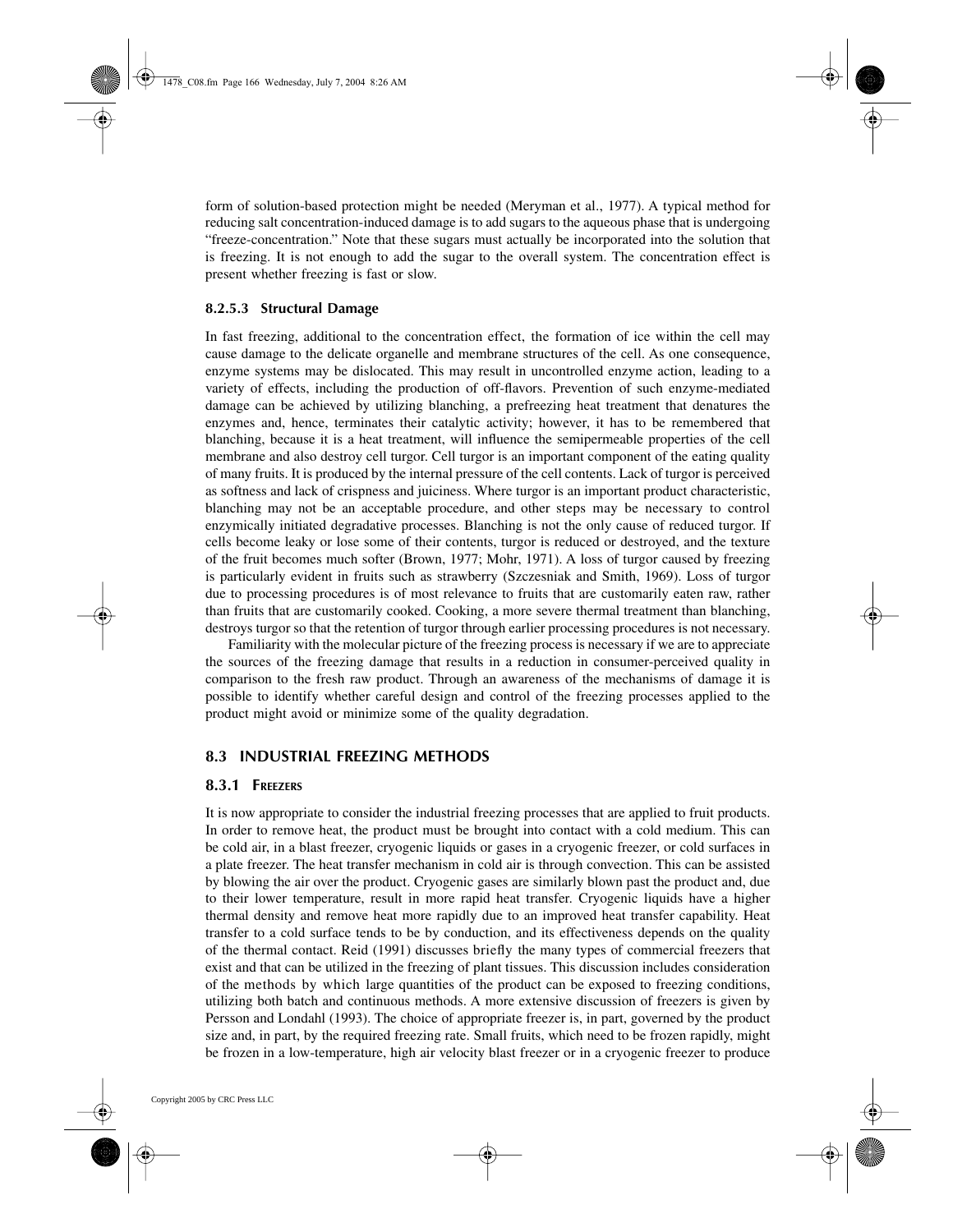<span id="page-6-0"></span>an individually quick frozen (IQF) product. Fruits packed in large cans or drums, on the other hand, will not freeze quickly due to heat transfer limitations and so are usually frozen in a cold room with a high-capacity cooling unit and reasonable air circulation. Note that it is poor practice to freeze such product in a cold storage room. A separate room should be set aside for product freezing. Retail packs of approximately rectangular brick shape are often frozen in plate (i.e., conduction) freezers. This method is reasonably successful, provided that the package is well filled. Air spaces within the package will slow down heat removal significantly.

#### **8.3.2 PREFREEZING HANDLING AND PREPARATION**

Prior to entering the freezer, the fruit must be prepared appropriately. Methods of preparation are specific to the individual fruit, but there are some common factors that can be identified. The preparation begins at harvest. Poor handling at this stage can irreversibly degrade final product quality. Methods of harvesting are discussed in several major textbooks, for example, Woodroof and Luh (1975) and Tressler et al. (1968). Acceptable harvesting methods are designed to minimize mechanical damage to the fruit. After harvest, cleaning will be required. The method of cleaning is fruit specific. Sorting and trimming will also be required to remove undesirable materials. Many fruits are peeled, or they may be sliced. A variety of specially designed pieces of equipment exists for these tasks. It is often necessary to remove field heat rapidly prior to these process steps, especially for highly perishable fruits, if unacceptable damage is to be avoided. The processor has the responsibility of delivering the fruit to the freezing equipment at as high a quality level as is practical.

## **8.4 FREEZING METHODS FOR SPECIFIC FRUITS**

In this section, details of the processing procedures for selected fruits are given. The information summarized in this section comes from a variety of sources, including Woodroof and Luh (1975), Tressler et al. (1968), and TRRF (1993).

## **8.4.1 APPLE**

Not all varieties of apple result in an acceptable product when frozen, whether the end use is for the bakery trade or for other purposes; however, some cultivars of apple are suitable for freezing. These are sorted, washed, peeled, cored, and sliced. The sliced fruit is treated to minimize enzymatic browning. This can be achieved by application of antioxidant solutions, including some proprietary treatments. One common treatment is salt brining, soaking slices in a 1% salt solution in order to remove intercellular air. Ascorbic acid solutions can also be used, but these tend to be expensive. A surface blanch, using steam or boiling water, can also be employed, though it results in a softened slice that may not be suited for some uses. The treated slices in a ratio of five parts fruit to one part dry sugar are frozen in large 30- to 50-lb containers in a blast freezer below –10∞F. Some apples may be frozen using a dehydrofreezing process where about 50% of the water is removed from the apple slices by standard drying equipment prior to freezing the slices.

## **8.4.2 APRICOT**

Though some apricots are frozen whole for later processing, the major proportion of apricots are usually frozen as peeled apricot halves. This enhances the tendency for browning and, therefore, requires steps to be taken to minimize browning. The apricots are peeled, halved and pitted, and dipped in ascorbic acid solution to minimize browning, or blanched for a short time to inactivate the enzymes. The halves are packed in sugar or sugar syrup prior to freezing at a 3:1 or 4:l ratio of fruit to sugar. Air blast freezers are adequate. It is best to freeze the apricots on trays or on a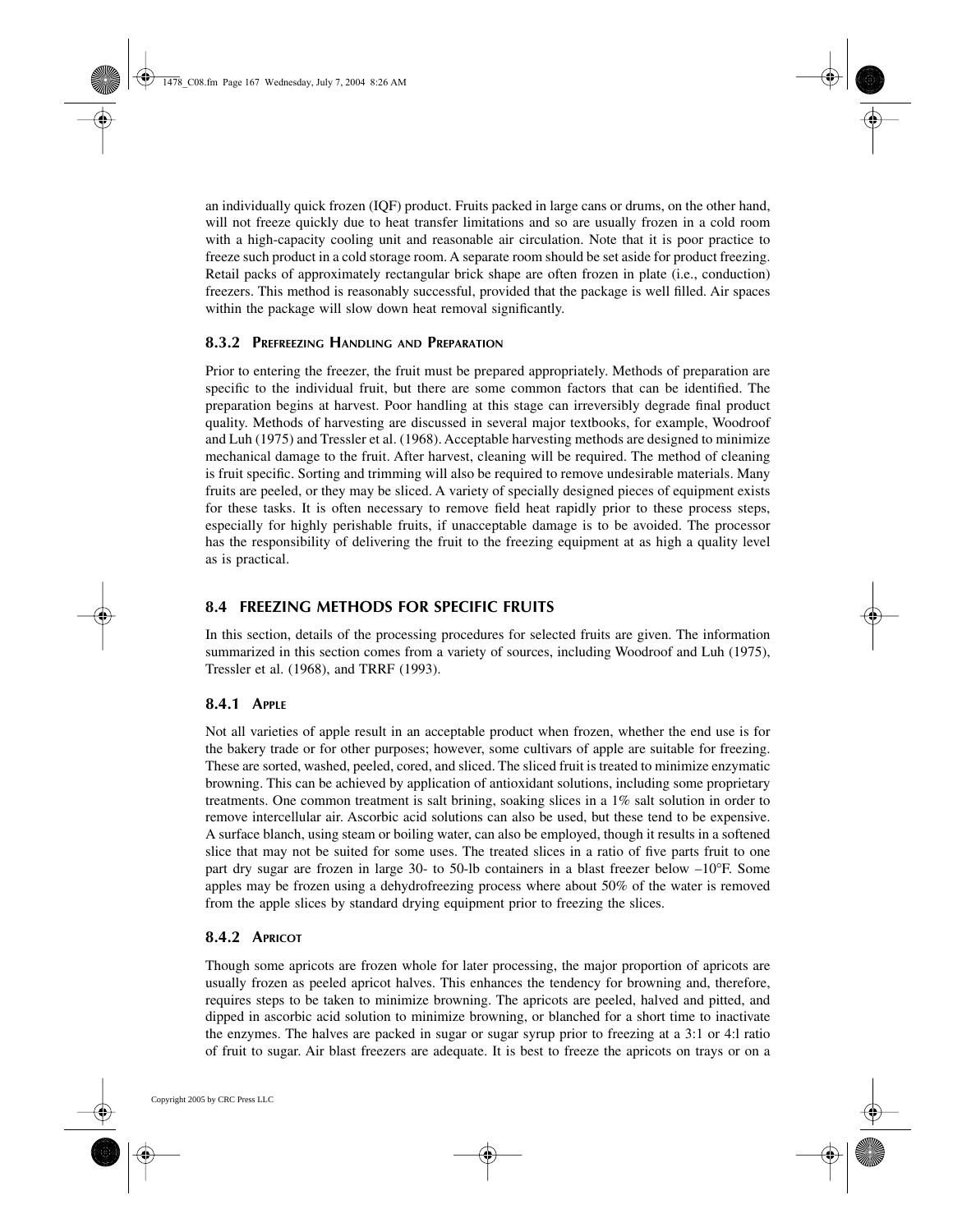<span id="page-7-0"></span>belt prior to packing into barrels or 30-lb containers. This helps minimize discoloration. Storage should be below 0°F. For good retention of ascorbic acid, storage should be at  $-20^{\circ}$ F.

## **8.4.3 AVOCADO**

Avocados present a challenge to the commercial freezer due to their high oil content that readily becomes rancid, and also because of a very active oxidative browning system. Pureed avocado is a successful product. Preservation life is enhanced by lowering the pH of the puree to below 4.5 through the addition of lemon juice, lime juice, and salt. Packaging under nitrogen also enhances shelf life. Vacuum packaging has also been employed. Any reasonably rapid freezing method can be employed. Storage should be around 0∞F for a reasonable shelf life.

#### **8.4.4 BERRIES**

Many varieties of berries are frozen. Berries can be frozen in syrup or as individual berries. As individual berries, they may be tray frozen or IQF frozen on a belt in an air blast or cryogenic freezer. Individually frozen berries will be discussed after bulk methods for freezing for retail or the processing trade.

Red raspberries for retail are packed in an approximately 50% syrup, in the proportion of six parts berry to four parts syrup, and 10- and 16-oz containers are used. Any reasonably rapid freezing method may be employed.

Black raspberries are used for further processing and are packed in 30-lb containers or larger. In order to successfully freeze berries in a large container, the following procedures have been shown to be necessary (*TRRF Commodity Storage Handbook,* 1993).

- 1. The temperature of the fruit should not exceed 60∞F at the time of filling.
- 2. The containers should be moved to the freezer as quickly as possible.
- 3. The temperature on entering the freezer should be below 70∞F.
- 4. Freezer conditions (air temperature < –15∞F and airflow velocity high) should allow for the center of the container to reach a temperature of 32∞F or less within 48 h.
- 5. Freezing should be continued until the center temperature is  $0^\circ$ F. This should take no more than 4 to 5 d.
- 6. Storage should be below  $0^{\circ}$ F.

Reasons for these recommendations were discussed previously in the text.

Blackberries, boysenberries, loganberries, and others are frozen utilizing the same procedures as have been described for raspberries. Blueberries are frozen in 20-lb containers, with steps being takers to minimize or eliminate air in the package.

## **8.4.5 CHERRY**

The major portion of cherries frozen are tart cherries, though some sweet cherries are also frozen. The procedures for freezing are essentially the same. Tart cherries are harvested when bright red, sweet cherries when mature. The cherries are held and transported in ice-cold water, which reduces losses due to crushing and bruising and makes the fruit firmer for pitting. Fruits are size graded, pitted, packed with sugar in large cans, and frozen in a blast freezer.

#### **8.4.6 COCONUT**

Shredded coconut can be frozen without any particular preparation. The rate of freezing is not critical so long as cooling is sufficiently rapid to minimize microbiological contamination. Storage, in large containers, is at 0∞F.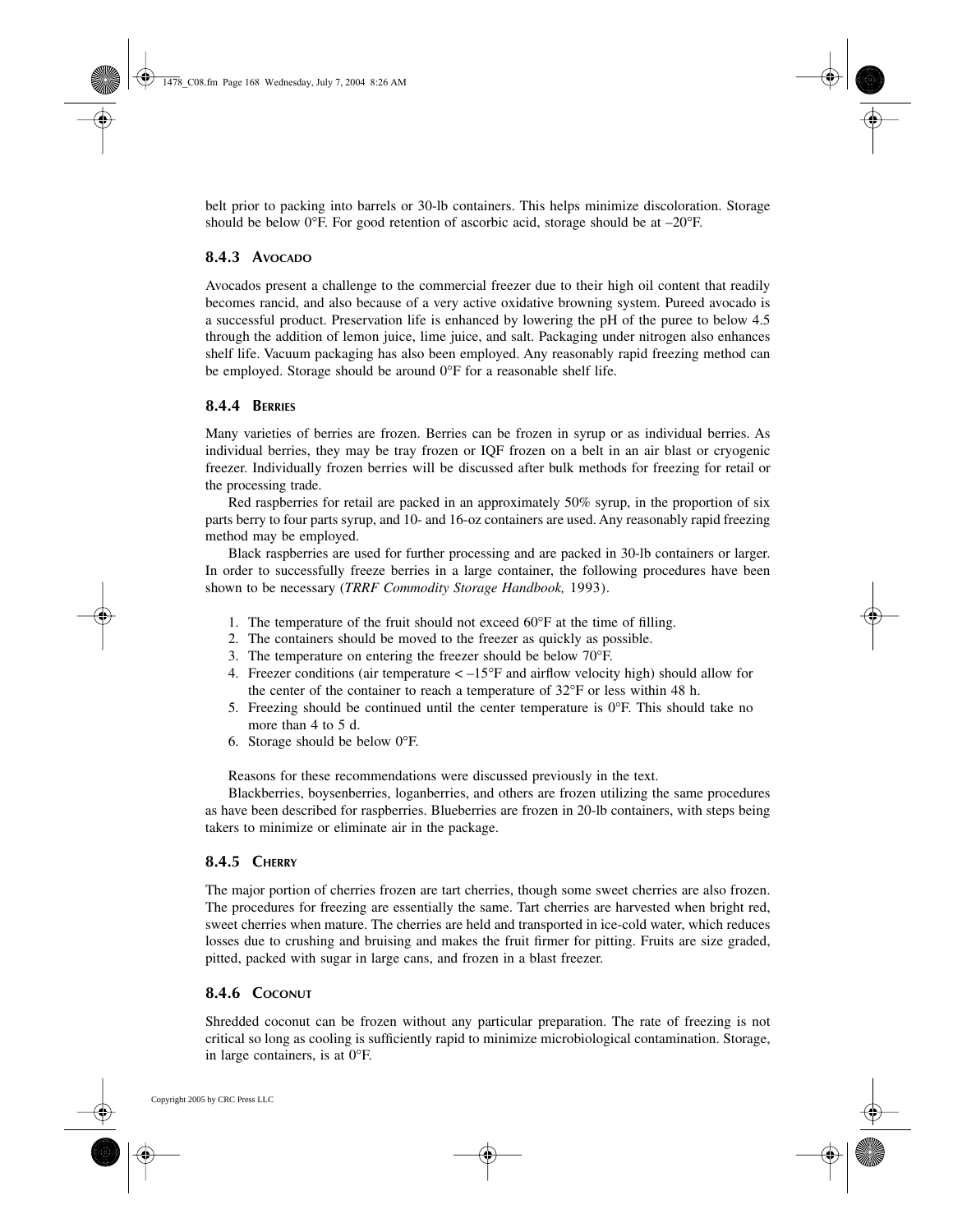#### <span id="page-8-0"></span>**8.4.7 CRANBERRY**

Cranberries are frozen at 0∞F using conventional techniques. The majority of the frozen crop is used for processing.

#### **8.4.8 DATES**

Fresh dates may be frozen. The use of a good moisture-proof and vapor-proof wrapping is recommended to prevent moisture loss during freezing or storage.

#### **8.4.9 FIGS**

Figs can be frozen as whole fruit in heavy syrup or as sliced fruit as four parts fruit to one part water. Standard freezing methods are employed. Storage temperatures should be below 0°F.

#### **8.4.10 MANGO**

Mango is frozen as slices in syrup. The syrup contains ascorbic acid to inhibit polyphenol oxidaseinduced browning. In addition, mango puree is a significant frozen product. Purees can be single or double strength. Storage should be at or below 0∞F. Browning can be a significant problem at higher storage temperatures due to nonenzymic browning.

#### **8.4.11 MELON**

Melon is frozen when the texture is firm enough to allow for cutting of cubes or balls that retain their integrity. If too ripe, a very mushy product will result because fully thawed melon loses considerable texture. Melon is usually frozen in syrup.

#### **8.4.12 PAPAYA**

Papaya puree is prepared from ripe papaya. Steamed fruit can be sliced and crushed, and the pulp can be separated from the skin. The acidified pulp is passed through a heat exchanger to inactivate enzymes before cooling and freezing to –10∞F.

## **8.4.13 PEACH**

In general, freestone peaches are used for freezing. Yellow fleshed varieties are preferred for better texture and lower susceptibility to oxidative browning. Fruit for freezing is usually harvested while still firm and then ripened under control. The peaches are pitted, peeled, and sliced prior to freezing. The usual pack is in syrup (one part syrup to five parts peach) containing around 250 ppm ascorbic acid to help protect against browning. Freezing is usually in packages; 32- to 40 lb packs are common. Larger barrels are also available. Freezing methods are, in general, as described for other bulk frozen fruit products. Some lQF slices are frozen for special markets. Storage should be at temperatures below  $0^{\circ}$ F if extended shelf life is required. The limiting change is the browning.

#### **8.4.14 PINEAPPLE**

Pineapple for freezing is prepared in the same way as pineapple for canning. Rectangular chunks are filled in syrup into cans or bulk containers and frozen. The cans are frozen in a blast tunnel, the bulk containers in a blast freezer. The Smooth Cayenne variety should be frozen. The Red Spanish variety has a tendency to develop off-flavors on freezing.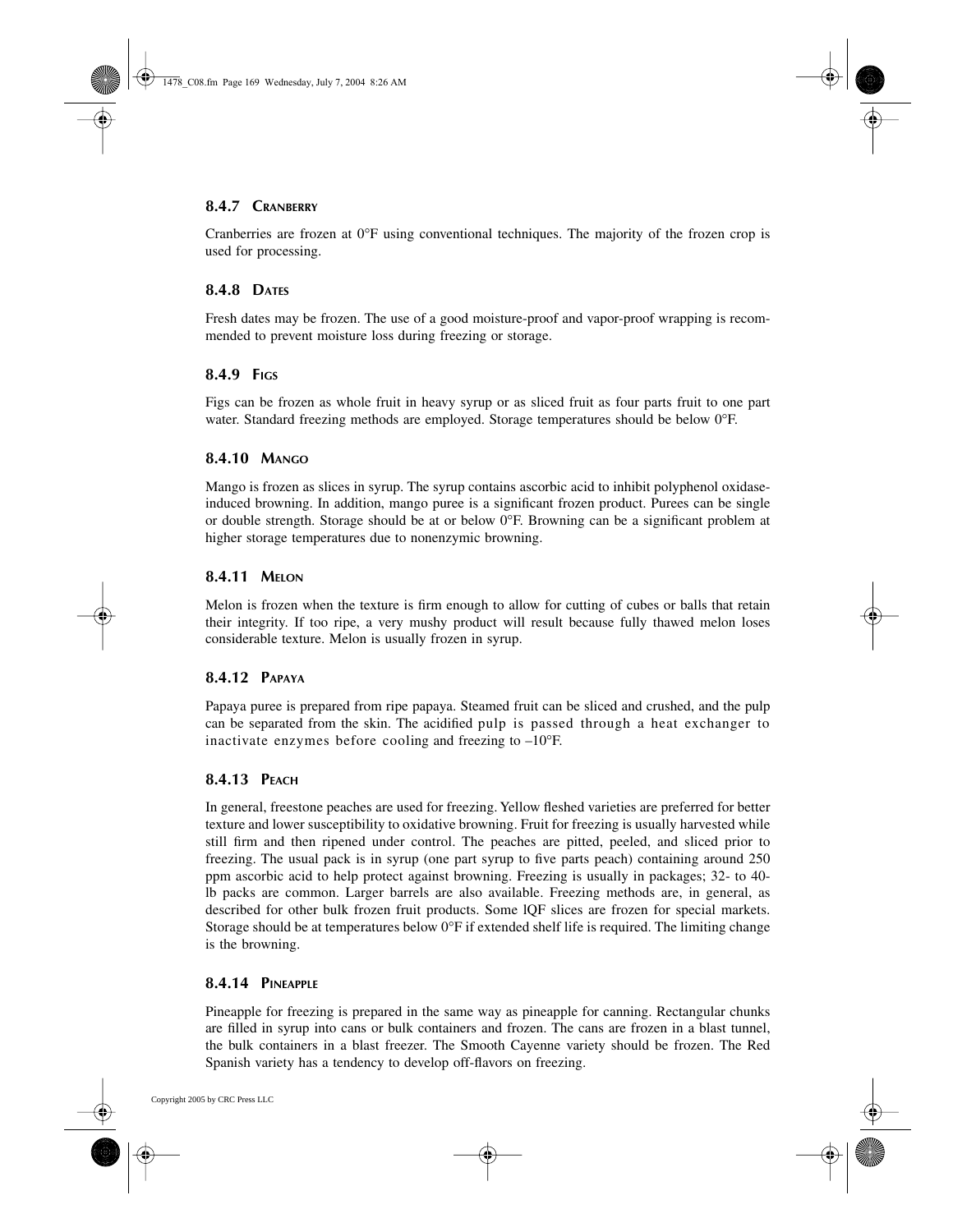#### <span id="page-9-0"></span>**8.4.15 PLUM**

A small volume of purple plums and prunes are frozen for institutional markets and for further processing. The fruit is halved, pitted, and packed in syrup in barrels. Freezing is by standard methods. Storage is at or below 0∞F.

#### **8.4.16 RHUBARB**

Rhubarb freezes easily and requires no special treatment, though a short blanch can extend the storage life significantly. Rhubarb can be frozen with or without sugar. Stalks are trimmed to fit the package. Storage life at  $0^{\circ}$ F is at least 6 months.

#### **8.4.17 STRAWBERRY**

Not all varieties of strawberry freeze well. The selection of varieties for freezing should be made in conjunction with agricultural advisors familiar with the production state. Strawberries are frozen in several forms, depending on the final end use. Most strawberries are frozen as a raw material for use in further processing. Depending on the final product, different freezing procedures might be appropriate. For use in jam manufacture or ice cream, strawberries are packed in syrup and frozen. This can be in 30-lb tins or 50-gal barrels. The strawberries may be sliced and sugared for this process. The procedures described under berries are appropriate. Because strawberries are even more fragile than many other berries, it is recommended that the critical times be shorter. For example, a core temperature of 15∞F should be reached in no more than 24 to 36 h. Storage should be at 0°F or below for a reasonable shelf life. Flavor and color are lost rapidly if the storage temperature is too high.

Prefreezing treatments may be applied to strawberries to stabilize the integrity of the tissues. Suutarinen et al. (2000) studied the effects of various calcium chloride or sucrose prefreezing treatments on the textural integrity and drip loss in frozen strawberries. These authors examined CaCl<sub>2</sub> concentration of the dipping solution  $(1, 5.5, \text{ or } 10 \text{ g/l})$ , dipping time  $(0.25, 7.625, \text{ or } 15 \text{ g/l})$ min) and solution temperature (25, 37.5, or  $50^{\circ}$ C) and found the greatest firmness resulted from the combination of 5.5 g/l CaCl, applied for 7.625 min at  $37.5^{\circ}$ C. Crystallized sucrose was compared to dips in water–sucrose solutions (350 and 700 g sucrose/l) and dipping times of 1 and 15 min were utilized. Sucrose prefreezing treatments also resulted in greater cellular integrity, with those strawberries sprinkled with crystalline sucrose having the highest firmness.

IQF methods are used to produce frozen whole strawberries for both institutional and retail trade. Freezing utilizes air blast, liquid nitrogen, or carbon dioxide belt freezers. Storage of IQF fruit should be at a stable, low temperature to prevent clumping of the berries (due to moisture migration) and loss of the lQF character.

#### **8.4.18 TOMATO**

Whole tomatoes are not an item of frozen commerce. They lose turgor and, hence, texture on freezing and are no longer suited to the uses common for fresh tomatoes. Chopped or pureed whole tomatoes can be frozen and stored for 6 to 9 months at 0°F for use in further processing. Other tomato products such as purees, sauces, and pastes can readily be frozen. They are commonly employed as ingredients in other frozen products. Freezing provides an advantage of color stability compared to other storage methods.

## **8.5 EFFECTS OF FREEZING ON NUTRITIONAL COMPONENTS**

Consumers are becoming increasingly aware of the importance of nutritional components in their diets, and the potential for fruit and vegetables in particular, to provide beneficial health effects.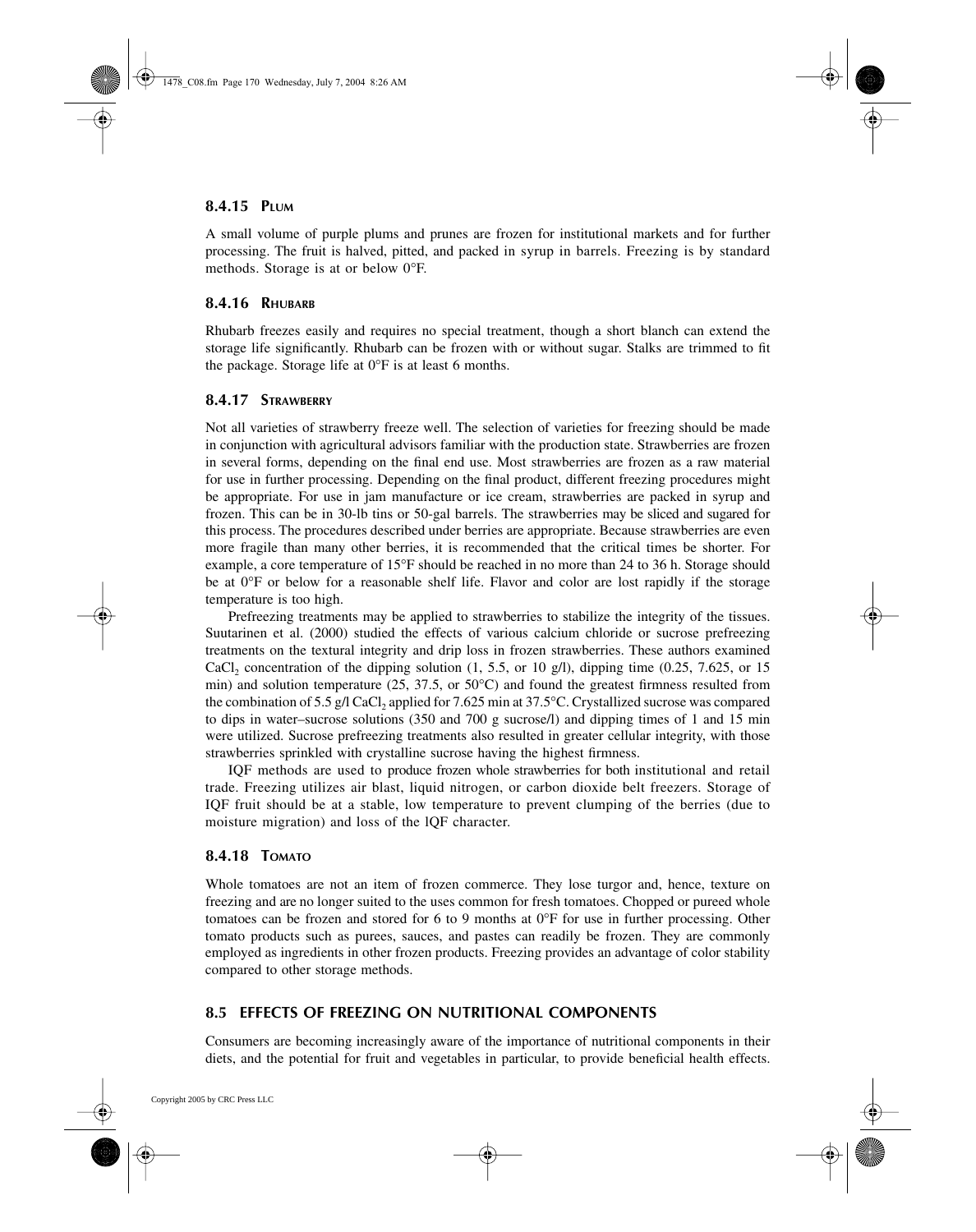<span id="page-10-0"></span>Fruits are a relatively significant source of various antioxidant compounds, including the polyphenolics, carotenoids, and vitamins. Preservation of fruit by freezing, and the effect of this process on various antioxidant components, have been the subject of many recent investigations. A select group of publications on this topic will be highlighted in this section.

Asami et al. (2003b) evaluated the effects of storage at refrigeration and frozen temperatures on the concentration of total phenolics in clingstone peaches. Maturity stage III peaches of the Ross variety were peeled, pitted, sliced, and frozen at  $-12^{\circ}$ C for a period of 3 months. There appeared to be a statistically significant increase  $(P < 0.05)$  in total phenolic content following freezing, and this higher content was retained after 2 and 3 months of frozen storage. It was postulated that the freezing process may have resulted in cellular disruption and more facilitated extraction of phenolics.

The effect of freezing and frozen storage on raspberry phytochemicals and volatiles was the subject of two manuscripts by de Ancos and colleagues (de Ancos et al., 2000a, 2000b). These authors compared two early-season and two late-season raspberry cultivars and found differential effects of freezing. In the early-season cultivars, freezing resulted in increased anthocyanin content, while in the late-season cultivars, which initially had higher concentrations of anthocyanins, freezing caused an overall reduction. The authors suggested that the preservation of anthocyanins during freezing depends on the pH of the fruit, organic acid content, sugar concentration, initial anthocyanin concentration, and initial cyaniding-3-glucoside content. They did not find a relationship between polyphenol oxidase activity and anthocyanin content.

De Ancos and colleagues (2000b) also found that freezing had a slight effect on ellagic acid, vitamin C, and total phenolics, depending on the raspberry cultivar. Free radical scavenging capacity was decreased as a result of the freezing process, anywhere from 4 to 26%, again related to cultivar. Frozen storage of raspberries at  $-20^{\circ}$ C for a 1-year period did not appear to affect total phenolics or free radical scavenging capacity, but did cause a decline in ellagic acid vitamin C. In another study of the effects of freezing on raspberry phenolics, ellagitannins, flavonoids, and antioxidant capacity (Mullen et al., 2002), these authors found that the antioxidant capacity of the fruit and vitamin C levels were not affected by freezing. The raspberry cultivar used in this study differed from those evaluated by de Ancos, however, and this may have affected the results.

Freezing preservation of fruit and vegetables is less destructive toward some antioxidant compounds, in particular total phenolics and ascorbic acid, than other means of preservation. One illustration of this is a recent publication (Asami et al., 2003a) in which Marionberries, strawberries, and corn were preserved using freezing, freeze-drying, and air-drying methods. The highest levels of both total phenolics and ascorbic acid (reduced form) were consistently found in the extractions of frozen samples, followed by those of freeze-dried and then air-dried samples. Freezing may cause some damage to cell structure, and application of a drying procedure following freezing, even though this is under vacuum at reduced temperatures, may result in even greater losses of beneficial nutrients. Air-drying at temperatures above 60∞C may result in oxidative condensation or decomposition of thermolabile compounds, such as (+)catechin and ascorbic acid. Therefore, the presence of total phenolics and ascorbic acid in the air-dried products was lower than that in either frozen or freeze-dried products.

#### **REFERENCES**

- Asami, D.K., Hong, Y.-J., Barrett, D.M., and Mitchell, A.E. 2003a. A comparison of the total phenolic and ascorbic acid contents of freeze-dried and air-dried Marionberry, strawberry, and corn grown using conventional, organic, and sustainable agricultural practices. *J. Agric. Food Chem.,* 51, 1237–1241.
- Asami, D.K., Hong, Y.-J., Barrett, D.M., and Mitchell, A.E. 2003b. Processing-induced changes in total phenolics and procyanidins in clingstone peaches. *J. Sci. Food Agric.,* 83, 56–63.
- Brown, M.S. 1977. Texture of frozen fruits and vegetables. *J. Texture Stud.,* 7: 491–494.

Brown, M.S. 1979. Frozen fruits and vegetables: Their chemistry, physics, and cryobiology*. Adv. Food Res.,* 25: 181–235.